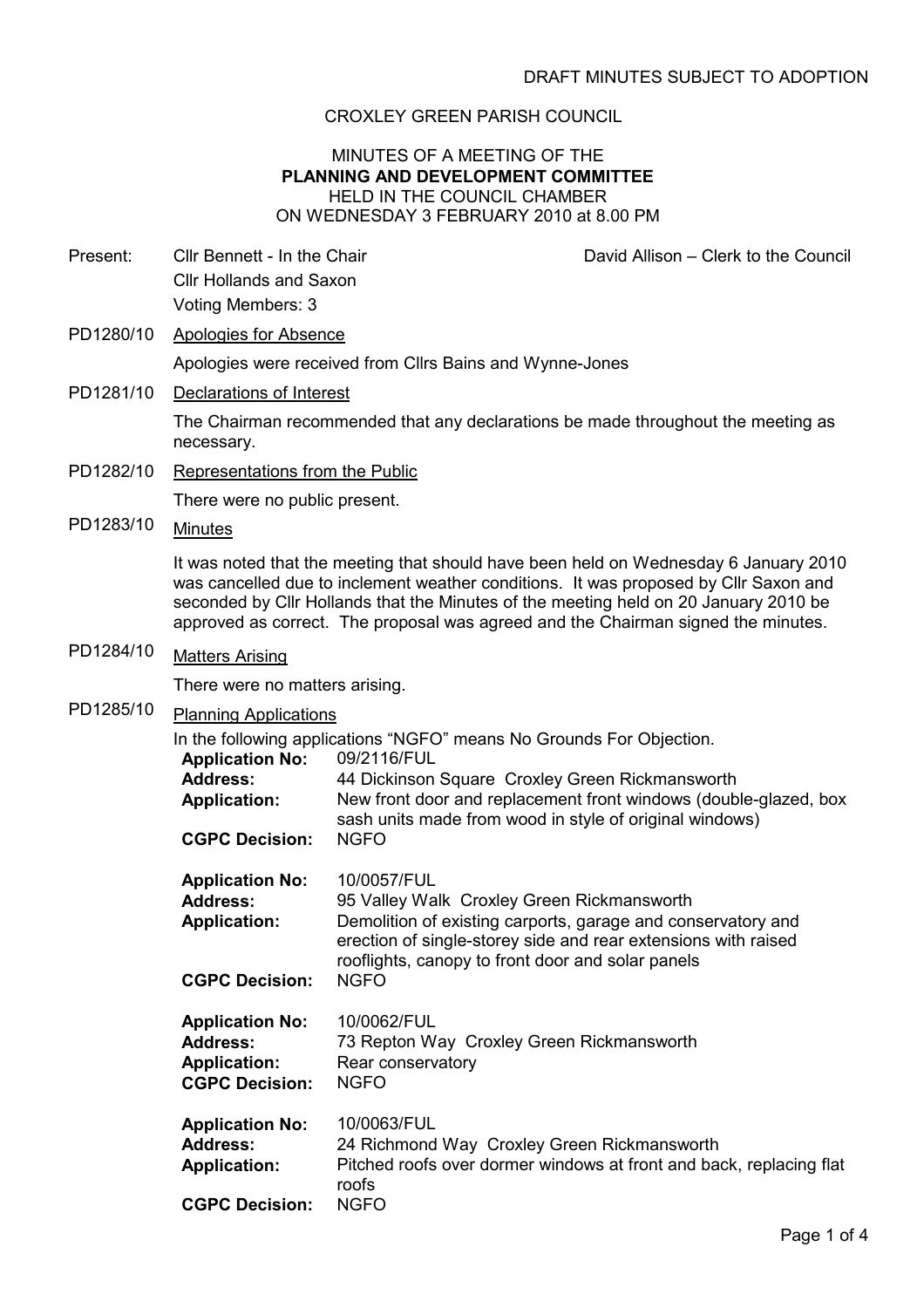## Certificate of Lawfulness – for Members information only

| <b>Application No:</b> | 10/0073/CLPD                                                    |
|------------------------|-----------------------------------------------------------------|
| <b>Address:</b>        | 72 Watford Road Croxley Green Rickmansworth                     |
| <b>Application:</b>    | Certificate of Lawfulness Proposed Development: Construction of |
|                        | brick and tile wood burning oven on concrete foundation         |
| <b>CGPC Decision:</b>  | <b>Noted</b>                                                    |

## PD1286/10 Recent Decisions by Three Rivers District Council

### APPROVED

| <b>Reference No:</b>                                                                                             | 09/1838/FUL                                                                                                                                                                                                                                                                   |
|------------------------------------------------------------------------------------------------------------------|-------------------------------------------------------------------------------------------------------------------------------------------------------------------------------------------------------------------------------------------------------------------------------|
| <b>Address:</b><br><b>Application:</b>                                                                           | Land Rear Of 107 - 115 New Road Community Way Croxley Green<br>Removal of condition 5 of 05/1871/FUL (two storey office block with<br>associated parking) to remove requirement for a scheme for the<br>improvement of pedestrian routes within the adjoining public car park |
| <b>TRDC Decision:</b><br><b>CGPC Decision:</b>                                                                   | Approved<br>If Condition No. 5 has been met by the recent resurfacing of the<br>Community Way car park, the Parish Council has no objection to<br>the removal of the Condition.                                                                                               |
| <b>Reference No:</b>                                                                                             | 09/1932/FUL                                                                                                                                                                                                                                                                   |
| <b>Address:</b>                                                                                                  | 89 Malvern Way Croxley Green Rickmansworth                                                                                                                                                                                                                                    |
| <b>Application:</b><br><b>Application:</b>                                                                       | Rear conservatory<br>Removal of condition 5 of 05/1871/FUL (two storey office block with<br>associated parking) to remove requirement for a scheme for the<br>improvement of pedestrian routes within the adjoining public car park                                           |
| <b>TRDC Decision:</b>                                                                                            | Approved                                                                                                                                                                                                                                                                      |
| <b>CGPC Decision:</b>                                                                                            | <b>NGFO</b>                                                                                                                                                                                                                                                                   |
| <b>Reference No:</b><br><b>Address:</b><br><b>Application:</b><br><b>TRDC Decision:</b><br><b>CGPC Decision:</b> | 09/1988/RSP<br>44 Warwick Way Croxley Green Rickmansworth<br>Retrospective: Front dormer window<br>Approved<br>$N/A$ – application date had expired due to cancelled meeting                                                                                                  |
| <b>Reference No:</b><br><b>Address:</b><br><b>Application:</b><br><b>TRDC Decision:</b><br><b>CGPC Decision:</b> | 09/2052/RSP<br>41 Sherborne Way Croxley Green Rickmansworth<br>Part Retrospective: Single-storey rear and side extension<br>Approved<br>N/A – application date had expired due to cancelled meeting                                                                           |
| <b>REFUSED</b>                                                                                                   |                                                                                                                                                                                                                                                                               |
| <b>Reference No:</b><br>Address:                                                                                 | 09/1798/OUT<br>Leukaemia Research Fund (former Yorke Road School) Yorke                                                                                                                                                                                                       |
| <b>Application:</b>                                                                                              | Road Croxley Green<br>Outline application: Residential development up to 5 dwellings<br>(including access)                                                                                                                                                                    |
| <b>TRDC Decision:</b>                                                                                            | Refused:<br>The existing Locally Important Building by reason of its historical and                                                                                                                                                                                           |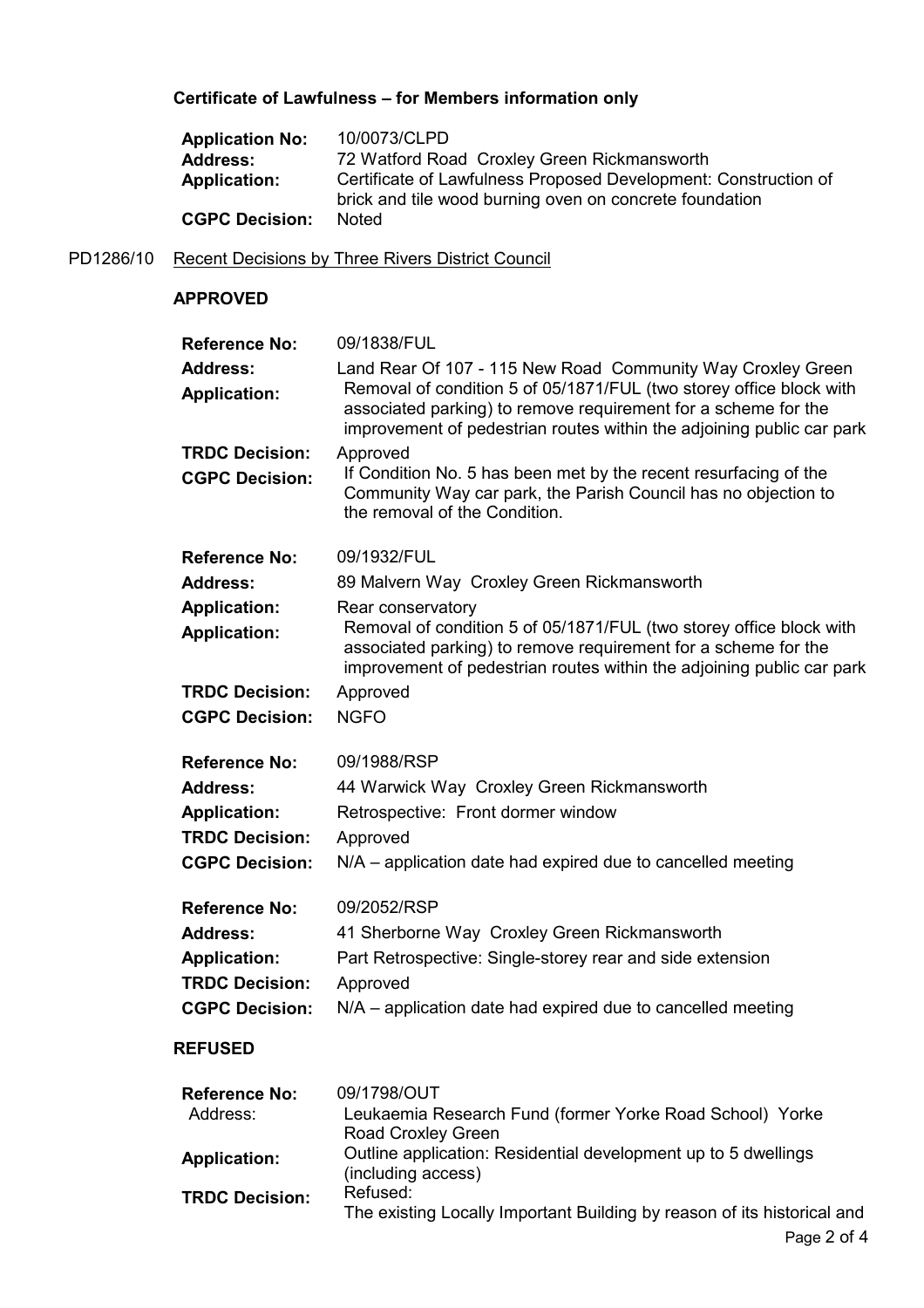| <b>CGPC Decision:</b> | architectural merit makes a significant contribution to the local<br>scene. The proposal would involve the loss of a Locally Important<br>Building which would adversely affect the character and appearance<br>of the local scene and be contrary to Policy C12 of the Three Rivers<br>Local Plan 1996 - 2011.<br>OBJECT:<br>1 the proposed outline development results in demolition of local<br>historic building;<br>2 the proposed development would be out of keeping with the street<br>scene;<br>3 the proposed development is not in keeping with the TRDC's LDF<br>in addressing the integrity of the existing building;<br>The Parish Council wish this matter to be referred to TRDC's<br>Development Control Committee. |
|-----------------------|--------------------------------------------------------------------------------------------------------------------------------------------------------------------------------------------------------------------------------------------------------------------------------------------------------------------------------------------------------------------------------------------------------------------------------------------------------------------------------------------------------------------------------------------------------------------------------------------------------------------------------------------------------------------------------------------------------------------------------------|
| <b>Reference No:</b>  | 09/1963/OUT                                                                                                                                                                                                                                                                                                                                                                                                                                                                                                                                                                                                                                                                                                                          |
| <b>Address:</b>       | Land Outside Rickmansworth School Scots Hill Croxley Green                                                                                                                                                                                                                                                                                                                                                                                                                                                                                                                                                                                                                                                                           |
| <b>Application:</b>   | Outline: Erection of 5 no. terraced houses and vehicular access<br>to Scots Hill (appearance and landscaping reserved)                                                                                                                                                                                                                                                                                                                                                                                                                                                                                                                                                                                                               |
| <b>TRDC Decision:</b> | Refused:<br>The proposed development by reason of its size, number of<br>1<br>units, layout, siting and position of buildings would result in a<br>cramped form of development with a layout dominated by buildings<br>and hard-surfaced areas, which would be detrimental to the<br>character and appearance of the street scene and general locality,<br>contrary to Policies GEN1, GEN3 and H14 and Appendices 1 and 2<br>of the Three Rivers Local Plan 1996 - 2011 (adopted 2001).                                                                                                                                                                                                                                              |
|                       | The proposed development by reason of its size, number of<br>2<br>units, layout, siting and position of buildings including their proximity<br>to trees of special amenity value would result in inadequate<br>amounts and quality of amenity space provision for the proposed<br>dwellings which would be detrimental to the amenities of the future<br>occupiers of these units, contrary to Policies GEN1, GEN3 and H14<br>and Appendices 1 and 2 of the Three Rivers Local Plan 1996 -<br>2011 (adopted 2001).                                                                                                                                                                                                                   |
|                       | The proposed development by reason of its size, number of<br>3<br>units, layout, siting and position of buildings including their proximity<br>to trees of special amenity value would result in pressure for<br>treatment or removal of trees of special amenity value, contrary to<br>Policies N15 and N16 of the Three Rivers Local Plan 1996 - 2011<br>(adopted 2001).                                                                                                                                                                                                                                                                                                                                                           |
| <b>CGPC Decision:</b> | Object: The proposed development by virtue of its scale and<br>design would form an incongruous and cramped form of<br>development, to the detriment of the character of the surrounding<br>area and not in keeping with the street scene.                                                                                                                                                                                                                                                                                                                                                                                                                                                                                           |

## PD1287/10 Appeals Against Planning Decisions

| APPLICATION NO.   | 09/0671/FUL                                |
|-------------------|--------------------------------------------|
| <b>LOCATION</b>   | 33 Dickinson Square Croxley Green          |
| <b>PROPOSAL</b>   | Replacement windows to the front elevation |
| DOE APPEAL REF.   | APP/P1940/D/10/2120823                     |
| APPELLANT'S NAME  | Ms Mhairi Munro                            |
| APPEAL START DATE | 20 January 2010                            |